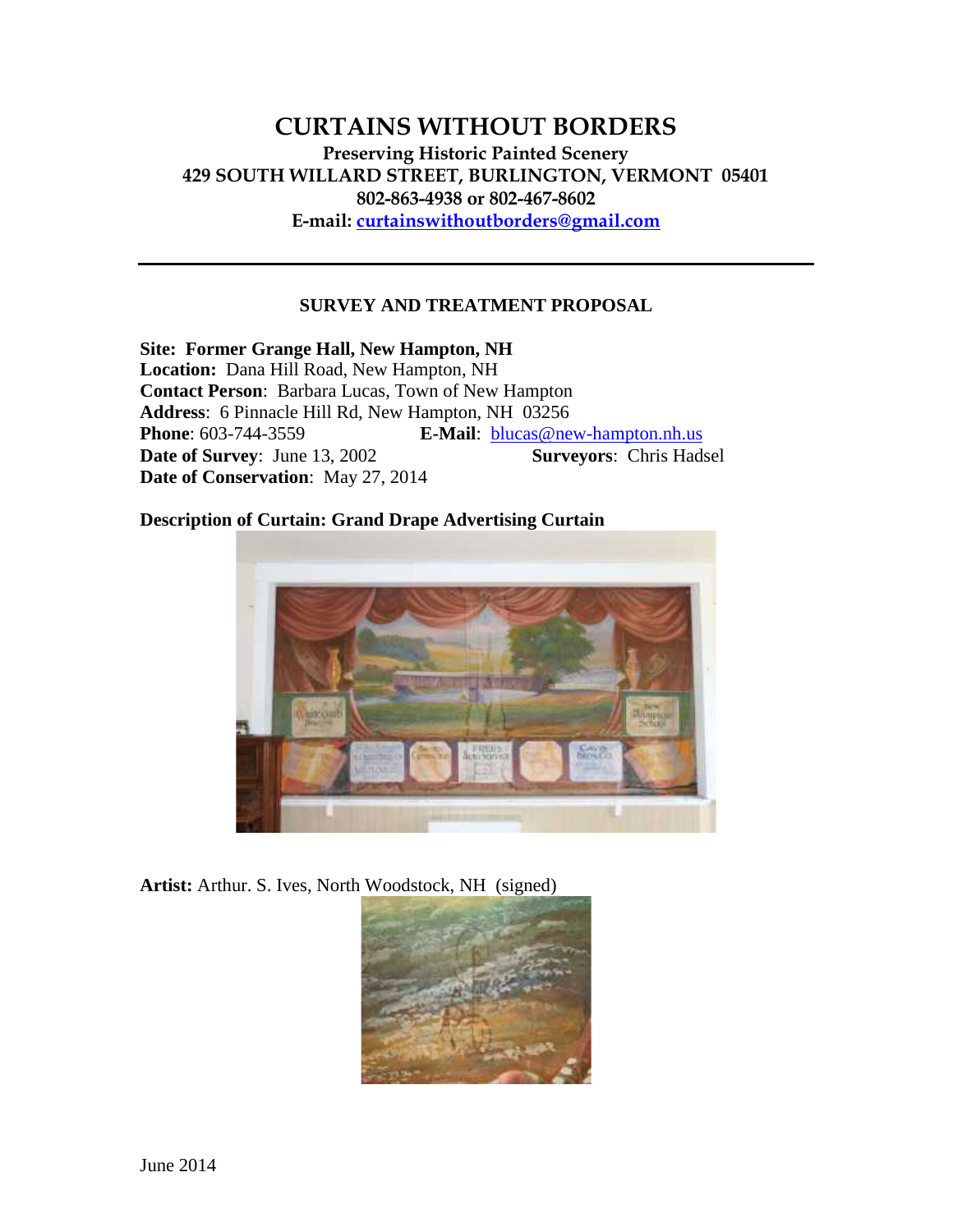**Overall Dimensions:** 9' 1" H x 15' 9" W (roller is approximately 18'L) **Date of Manufacture:** c. 1933 **Place of Manufacture:** North Woodstock, NH **Inscriptions:** series of local advertisements

**Iconography:** view of local covered bridge, "Smith Bridge"

**Location:** removed from the grange and wrapped for storage. Now at the town offices. **Use of Building**: former Grange Hall, now owned by the church next door and used for youth programs, rummage sales, etc. The lack of supervision and general level of dirt and clutter were the main reasons for removing the curtain, which has now been given to the historical society.

**Present Use and Condition of Stage:** n/a

**Overall Condition of Curtain**: fragile, due to tears and powdery paint due to water damage.

# **Primary Support (Fabric):**

Number of Panels: three 38", 38", 33" Fiber: cotton muslin Use of Adhesives: no Previous Repairs: attempts were made to patch some of the holes, but these have generally fallen off. No stitching

Overall Condition of Fabric: several large tears, one about 3 ft long at bottom right edge. Other 3-corner tears, none of which involve fabric loss.

# **Fabric Condition Notes:**

**Top Edge**: 2-inch unpainted top margin. Small tears from tack and nail holes and at upper corners.

**Side Edges**: raw, some stretching and fraying

**Bottom Edge**: 6-inch unpainted tacking margin with numerous small rips and tears. Large tear at lower right corner.



**Stains**: yes, central water stains the height of the curtain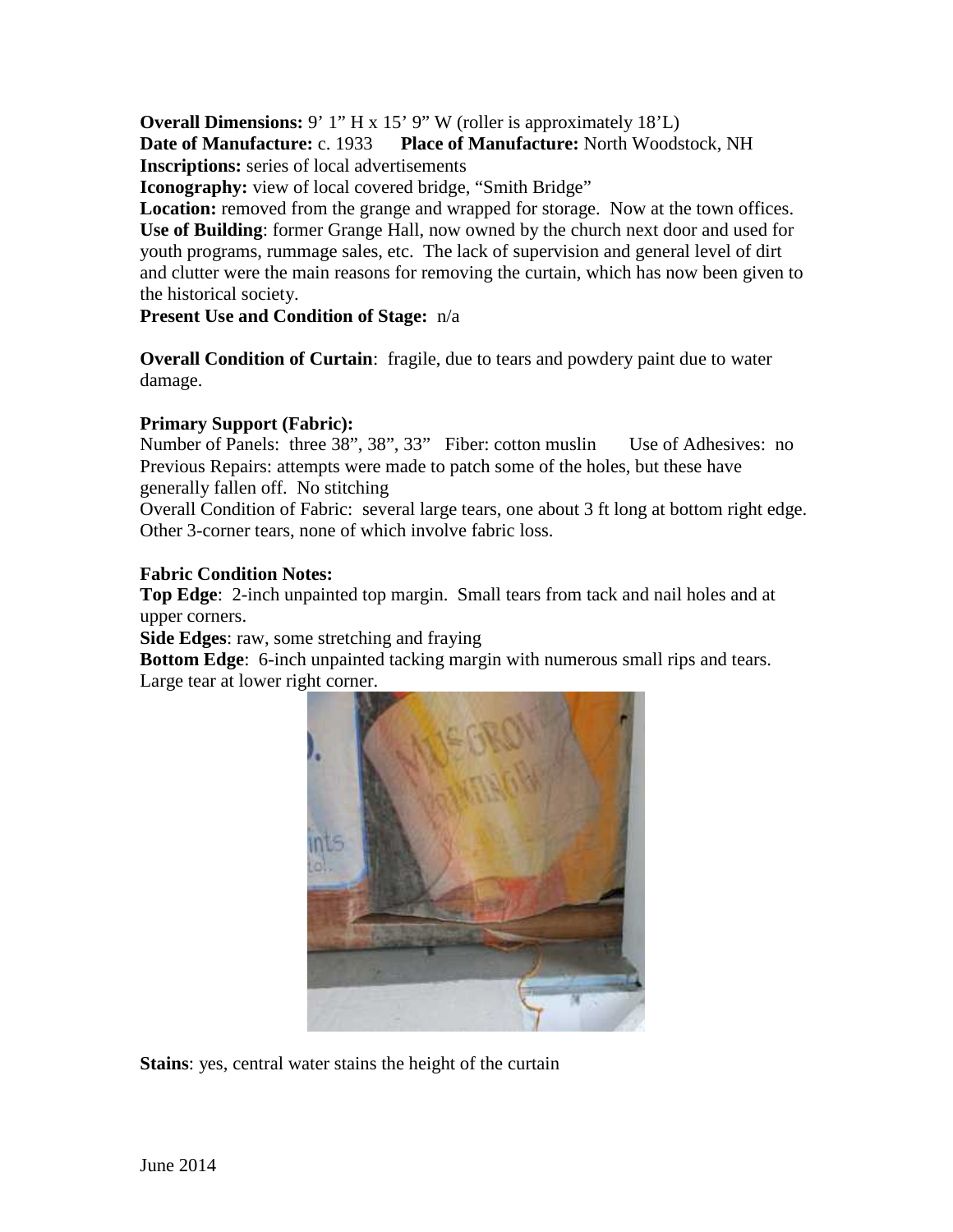### **Secondary Support (Framework):**

**Roller:** the small, original roller was retained. It is straight and sound and can be padded and reused.

**Top Support**: the single, replacement top board was discarded. No top support remains. Method of attachment to roller and top support: tacks and nails that have been removed. **Pulleys and Ropes**: gone

**Overall Condition of Secondary Support**: The entire support system needs to be rebuilt, using the original roller.

#### **Paint Layer**

Medium: water soluble distemper Mechanical Damage: yes Abrasion: yes, especially along the edges Insecure Paint: YES. Much of the painting has been affected by water damage and dampness. The paint is overall very powdery. Paint Loss: yes, from water and physical damage Accretions: no **Heat Damage: no** Water Damage: yes, primarily in central area Retouching: no Previous Repairs: no

#### **Ground Layer:** yes

**Underdrawing Observed**: not observed, but will probably emerge with cleaning **Varnish Layer:** no

**Overall Condition of Media**: fair. This curtain needs to be sprayed with a consolidant to help secure the paint layer.

#### **Pre-Treatment Photos**

| Overall front                        | Lower left corner | Lower right corner |           |
|--------------------------------------|-------------------|--------------------|-----------|
| Upper right corner Upper left corner |                   | Central motif      | Signature |
| Water damage and large tears         |                   |                    |           |

### **Pre-Treatment Solvent Testing not performed at this time**

#### **Installation Notes (concerns and need for materials):**

**Top Sandwich removal/installation concerns**: a new top wooden sandwich needs to be constructed

**Bottom Roller reuse/replacement/concerns**: the existing, small wooden roller can be reused. It needs to be padded.

Ropes and Pulleys reuse/replacement/concerns: there are no pulleys, ropes, cleat **Environmental Concerns:**

Building/Room is heated: the room where this curtain will be installed is heated. It is actively used year-round as a community meeting room.

**Treatment Proposal: Due to the friable nature of the paint layer, vacuuming the front will have to be very gentle. Sponging will probably be impossible.**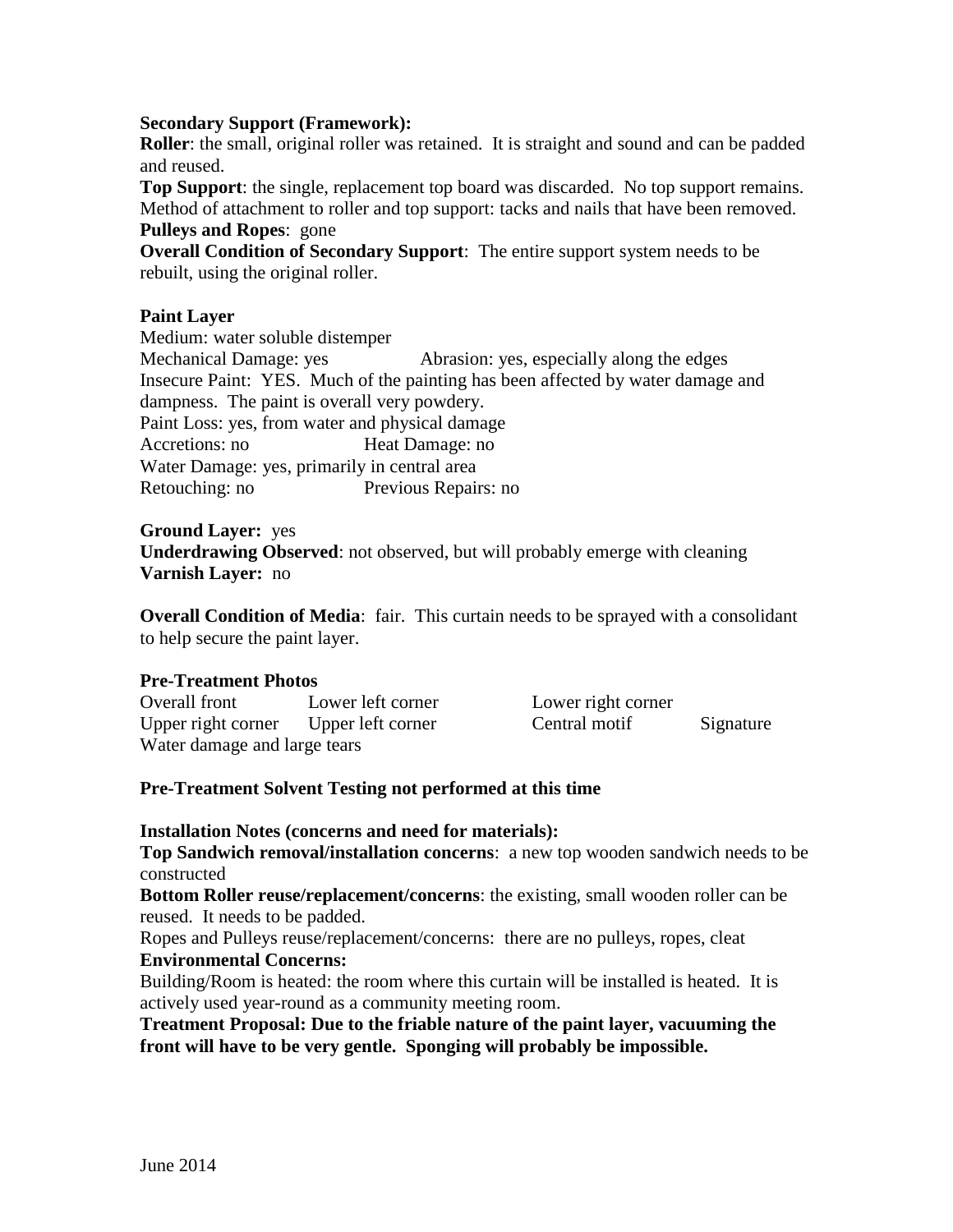Repair rips and tears throughout, with appropriate support materials. There are numerous small rips and holes and one long rip, approximately 30".

Stabilize raw edges at top, bottom and side edges as needed, to prevent vertical or horizontal rips.

Remove adhesive residues and glue as necessary. No glue was observed, but there may be some residue from old attempts to patch holes.

Spray the entire curtain with a solution of B72 in Acetone to help consolidate the paint layer. Two or more applications may be necessary in certain areas.

Prepare top wooden support with muslin/BEVA strips for ease of reinstallation and emergency removal. Prepare existing bottom roller with padded for installation or ease of storage. Curtain will be attached to the bottom roller with BEVA/muslin strip.

Provide pulleys, ropes and a cleat.

Selectively tone mended areas and disfiguring stains using appropriate paints. This will take a full day.

Assist local volunteers with the installation of the curtain or wrap it in Tyvek until the new site is ready.

# **Treatment Report: MJ Davis, Project Conservator**

1. The curtain was removed from its temporary storage wrapping and placed on the prepared work surface. The curtain was gently unrolled and scrolled out carefully as not to disturb the fragile paint layer. During the unrolling process, the verso of the curtain was gently vacuumed using a HEPA vacuum set on low suction. This reduced the loose dirt on the verso. The front of the curtain was not brushed or touched due to the friable nature of the media.

2. During step 1, small and large tears were mended on the verso using 100% cotton muslin patches adhered with BEVA 371 (Bi-ethylene vinyl acetate TALAS) film using a tacking iron set to 140 F.